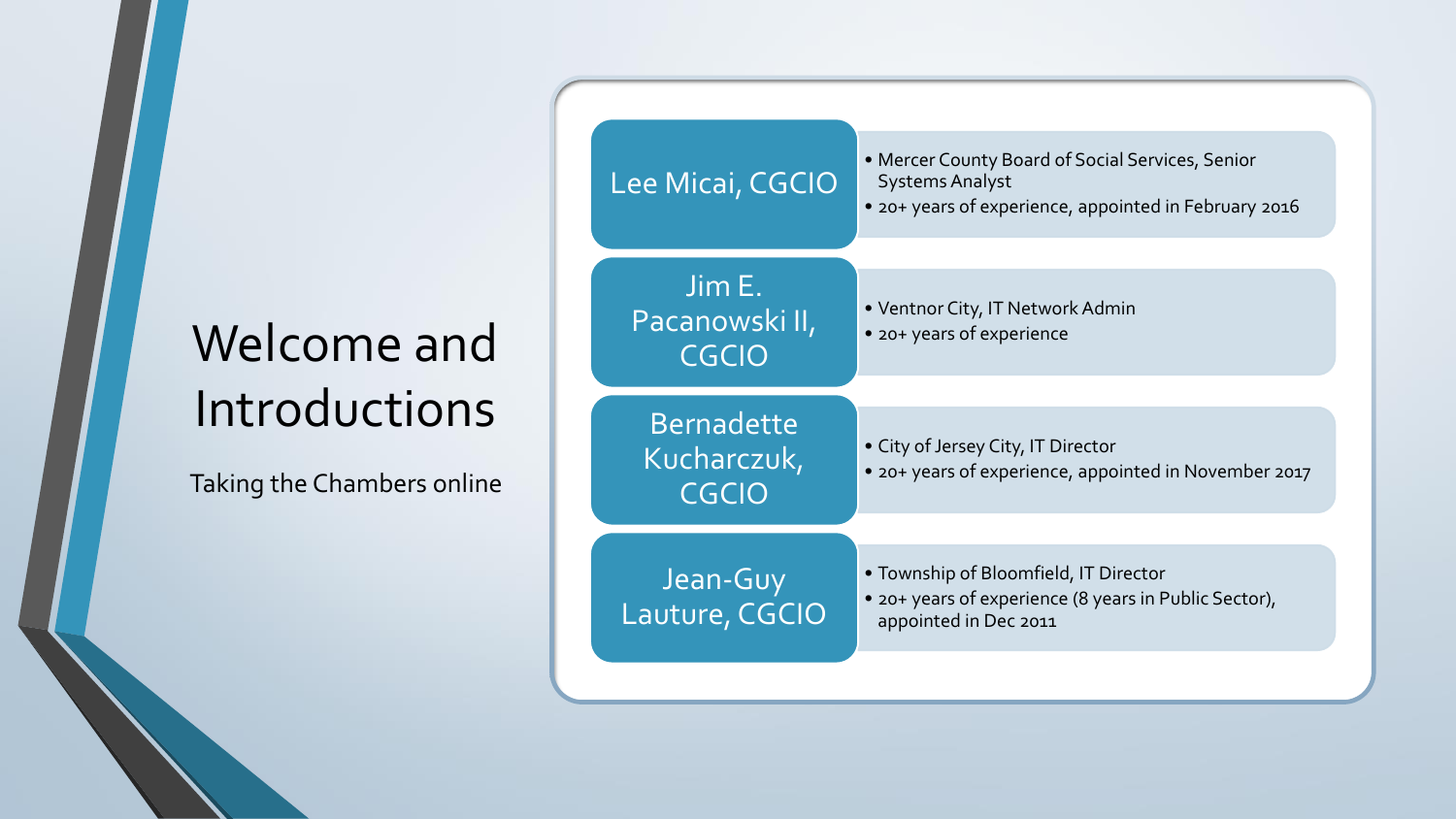## Audience Participation - Question 1

1. Choose the best description for your jurisdiction's current conditions:

A. We are 100% fully operational in all areas

**B**. We are 75% operational, providing most services

C. We are 50% operational, providing some services

D. We are 25% operational, barely keeping open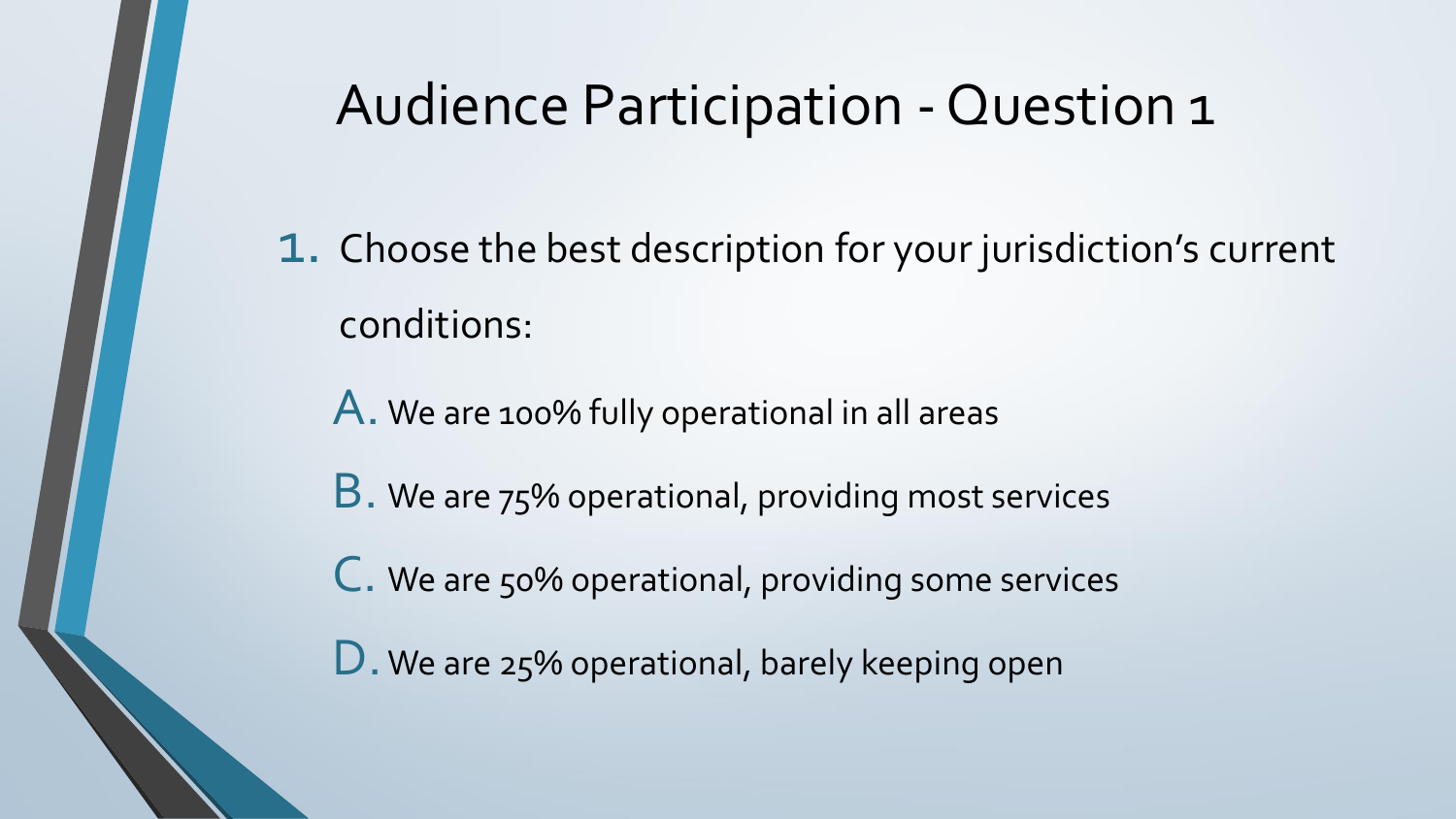# The Logistics of Moving to Virtual

- Legal Requirements
	- State directions
	- Choosing a solution, considerations requires a Team
		- Law Department, Clerk's Office, IT (support and functionality)
- Making it EASY for the Public
	- Choosing a Platform
	- Making it Secure
	- Post it **EVERYWHERE**
- Public Notice/Annual Notice
	- Amended at First Virtual Meeting for Remainder of the Year
	- Sunshine Law Postings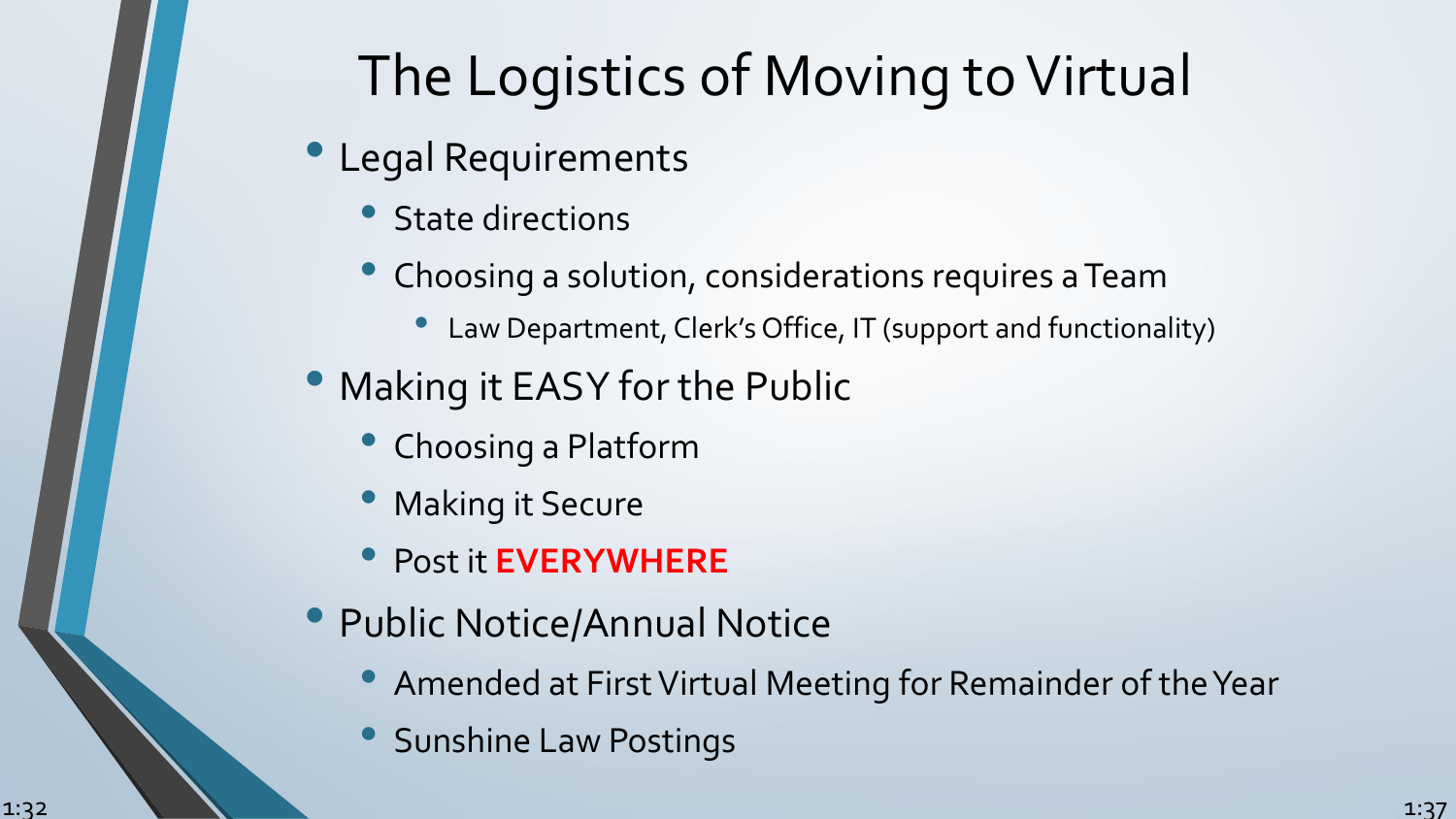# Participation

# Pre-Pandemic

- Statistics (City Example)
	- Public Speakers: 4
	- Item Presenters: 4
	- Ordinances: 2
	- Resolutions: 9 (including 1 to amend annual notice)
	- Duration: 37 minutes
	- Unique Audience Members: 241

# Pandemic Shift

- Statistics (City Example)
	- Public Speakers: 174
	- Item Presenters: 10 (record high on June 10, 2020 with 28)
	- Ordinances: 12
	- Public Hearings on Budget: 2
	- Resolutions: 76 (record high on August 12, 2020 with 87)
	- Duration: 9 hours & 17 minutes
	- Unique Audience Members: 685 (record high on August 25, 2020 with 884)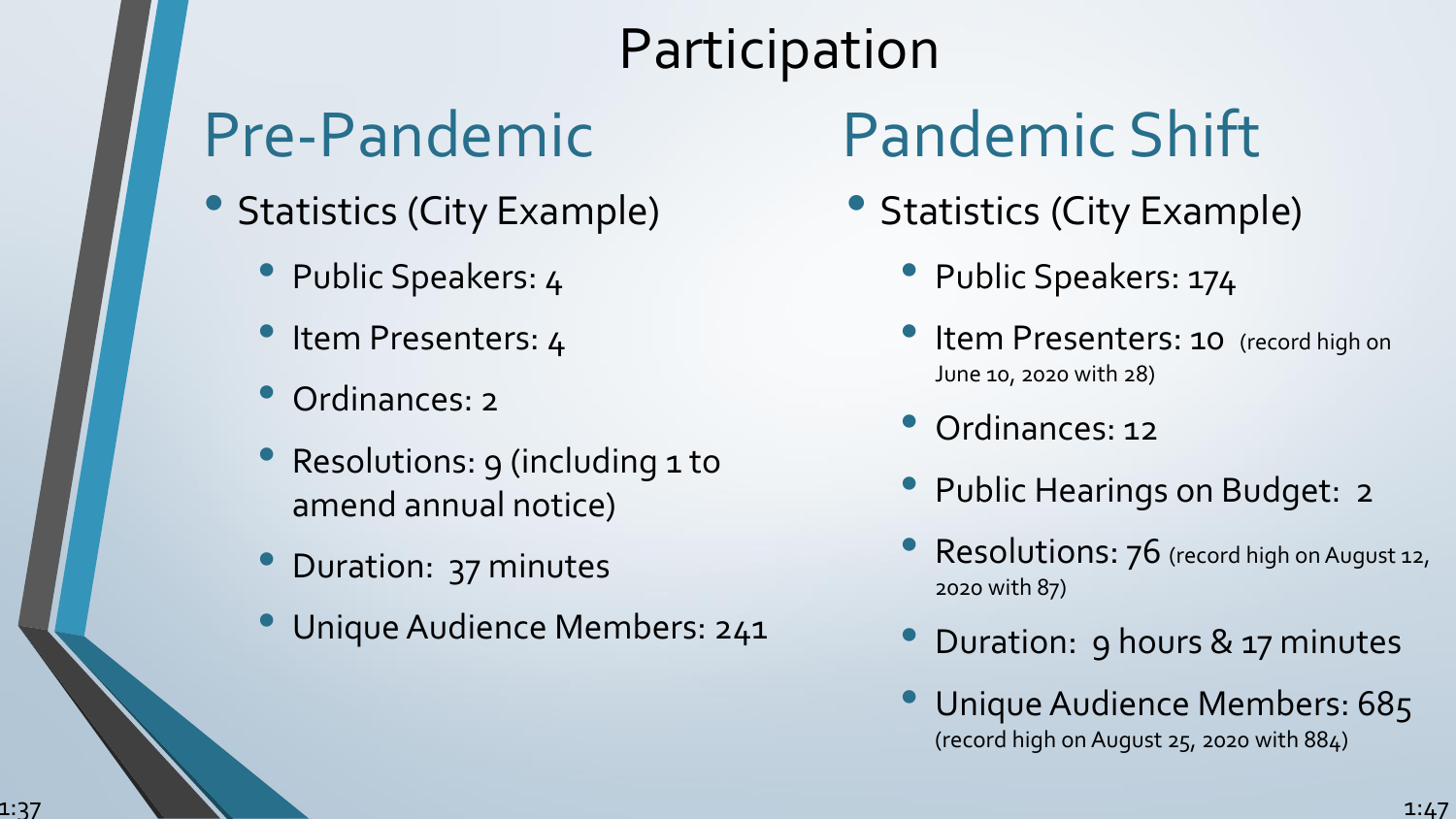## What Cities Have Experienced…

- Increase in Meetings (Ease of use)
- Regular City Council Meetings
- Closed Sessions of City Council
- Budget Hearings
- Public Bid Openings
- Special Improvement District Public Hearings
- Rent Leveling Board
- Planning Board & Zoning Board
- **Court** 
	- sessions and judges conducting all virtual sessions (except jury trial)
- Community and Public Meetings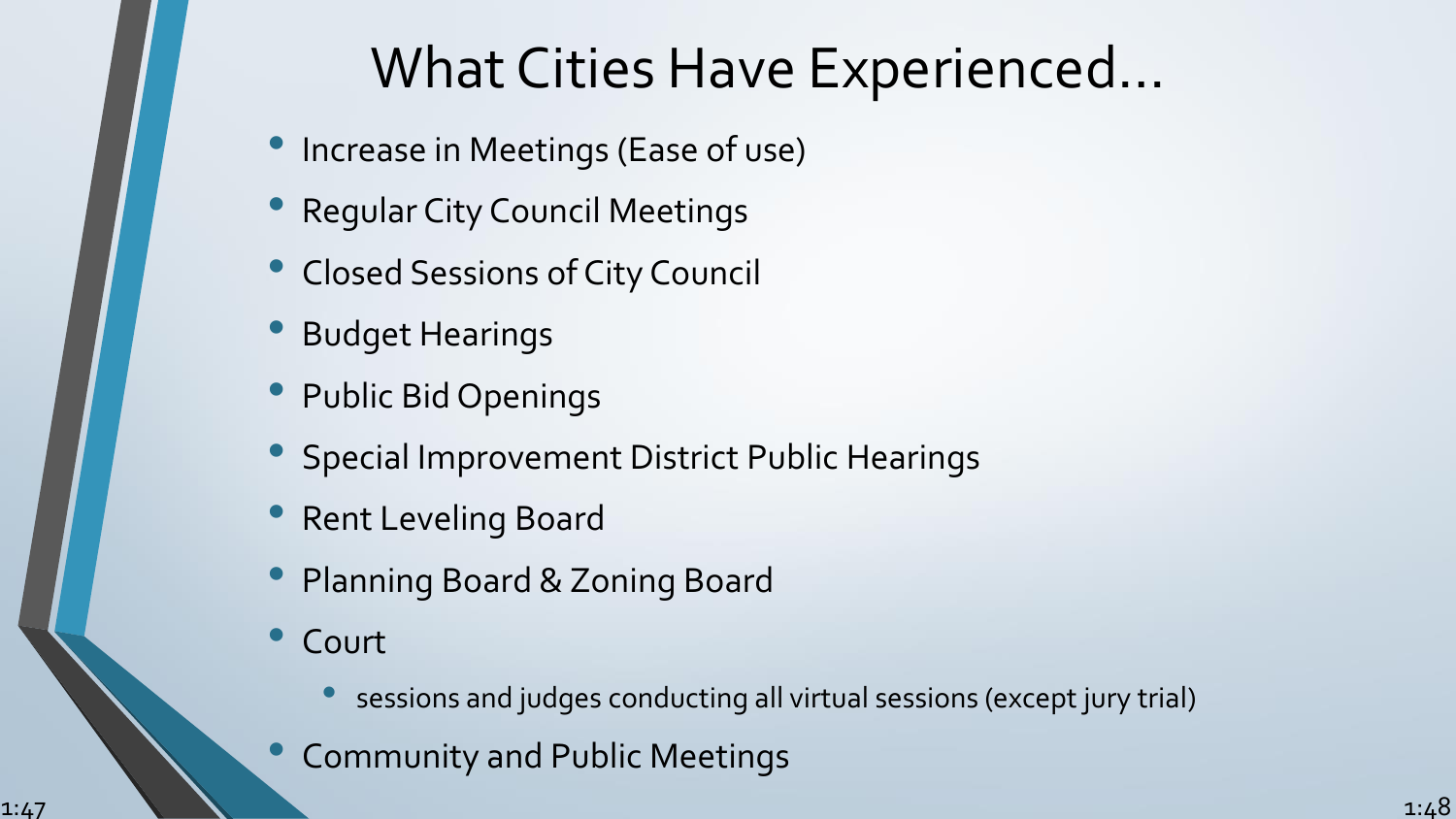# Audience Participation - Question 2

2. How are you conducting Virtual Meetings for your agency? A. Using Cisco WebEx B. Using Zoom C. Using Microsoft Skype/TEAMS D. Using something else E. Using a combination of these F. Not conducting Virtual Meetings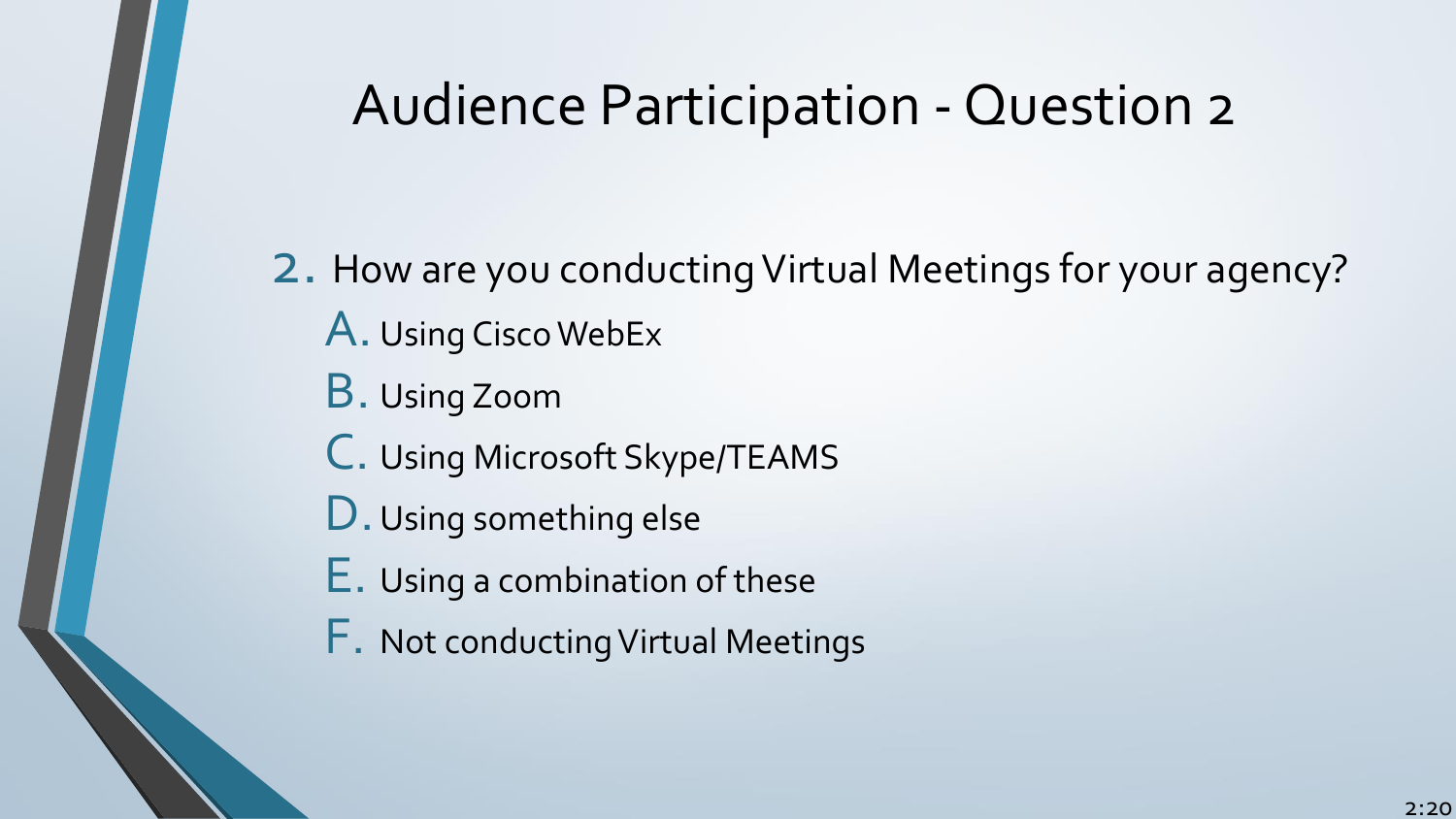# Virtual Meetings – Live Broadcasting

- New Needs to Manage Access and Control
	- Before Few fans of live broadcasting, Many not doing it
		- Rules about public comment, requiring sign-up before meeting starts are common but people can still just show up and learn what to do or how to do
	- After Required to Conduct Business, Everyone is Different
		- Rules about public comment, requiring sign-up before meeting starts are VITAL but people may be confused about what to do or how to do it, and can't just click the link to participate.
- Other Considerations
	- Streaming platforms Facebook, YouTube, PEG channel, Government Website
	- Closed Caption / ADA Accessibility Requirements
	- Added Security may create additional challenges for getting consultants/public into the meeting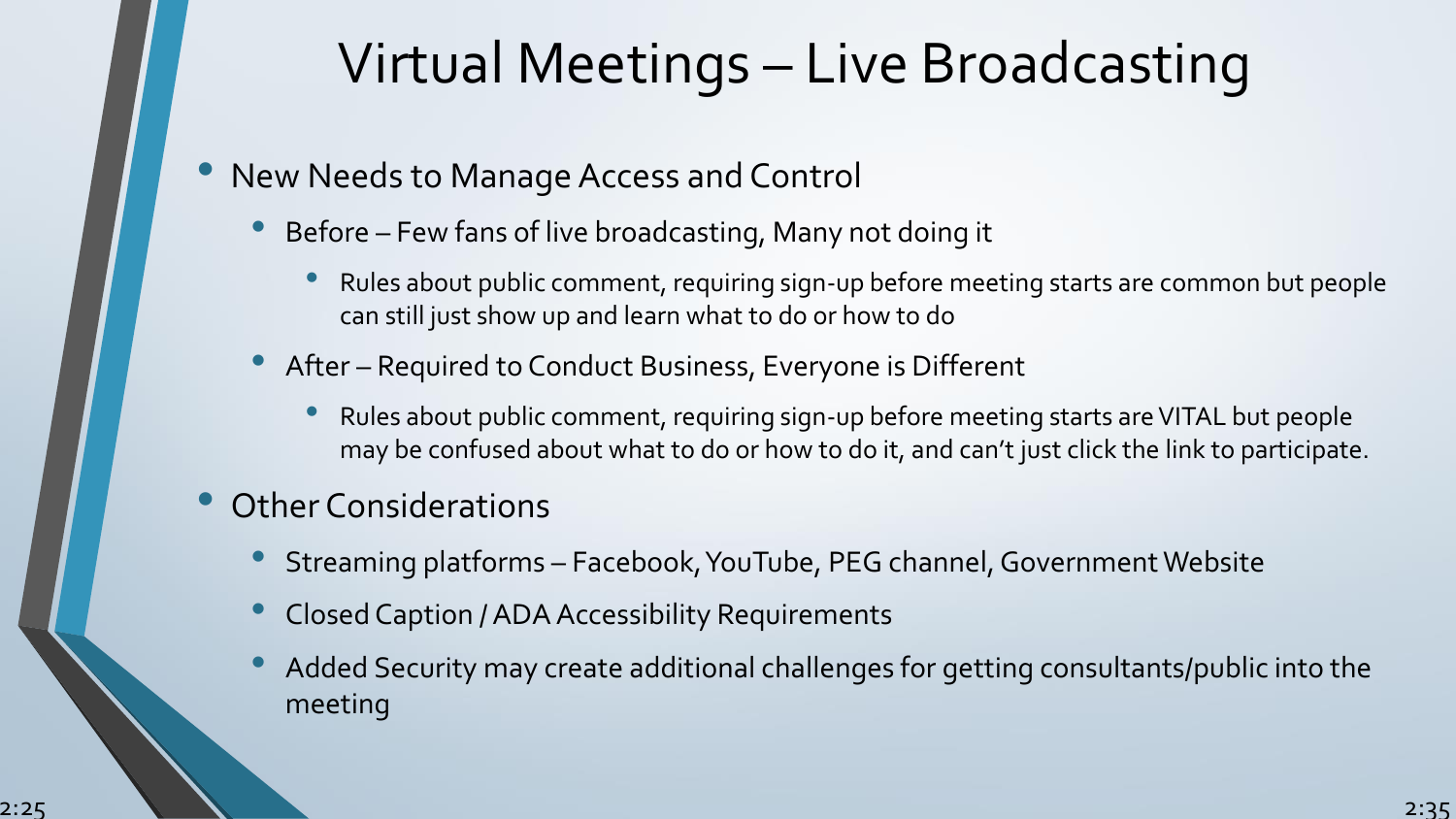# Virtual Meetings

- Choosing the best-fit solution for your jurisdiction Common Choices
	- Free Conference Call (or similar services)
	- Cisco WebEx (SparkBoards / Presence / VoIP integration)
	- Zoom (and GoToMeeting owned by same company)
	- TEAMS (SurfaceHubs / SurfacePro)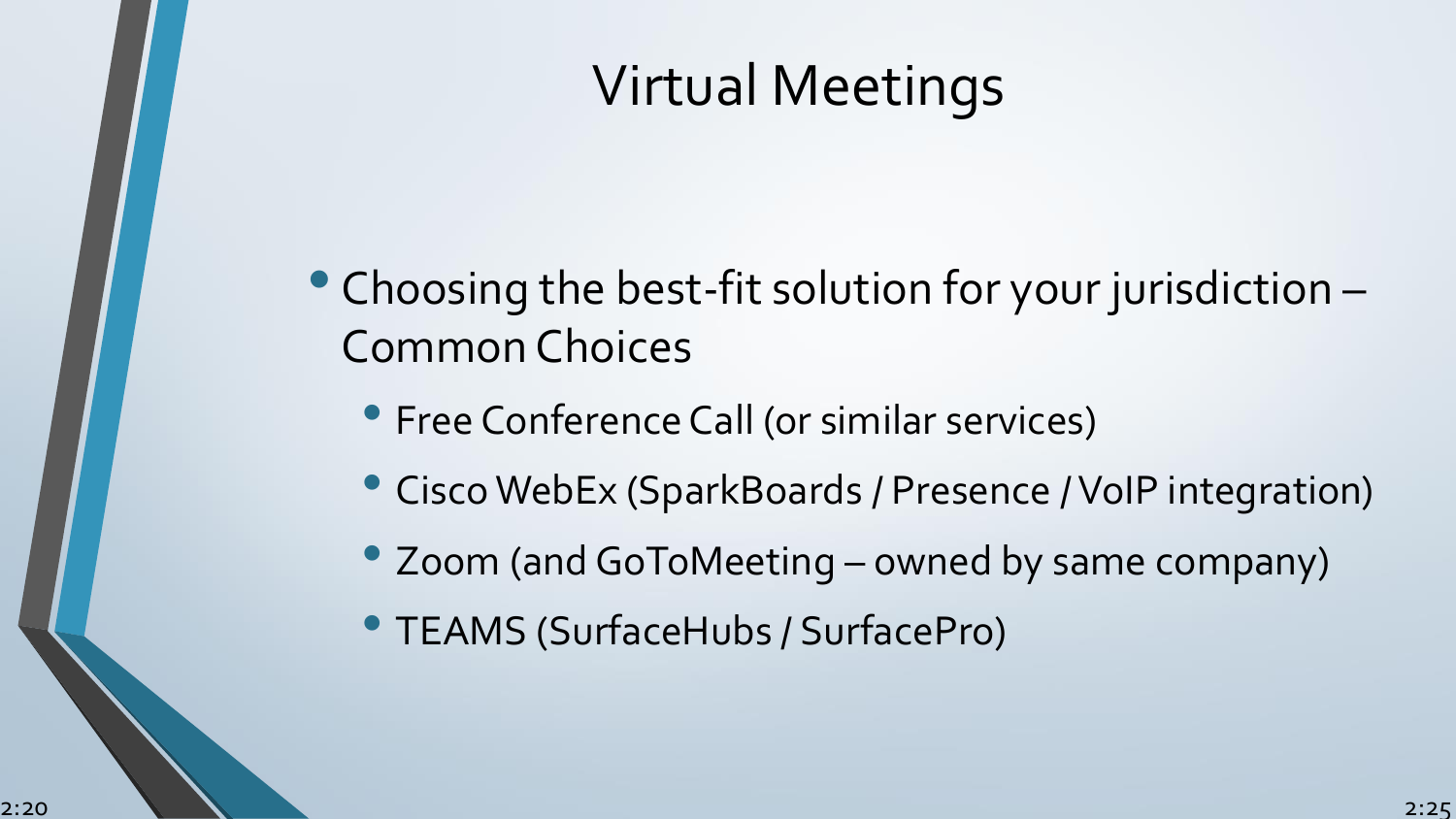# Audio-Visual (A/V) and Cybersecurity

**What, specifically, can hackers and intruders do to A/V technology once they are inside?**

- Discreetly and anonymously join conferencing sessions.
- Take command of system components, including cameras, microphones, and speakers.
- Record video and audio during a conferencing session.
- Begin a conferencing session while the system is not in use.
- Run video or audio on displays and video walls.
- Access room controls, such as volume and lighting levels.
- Punch a hole in the network's security.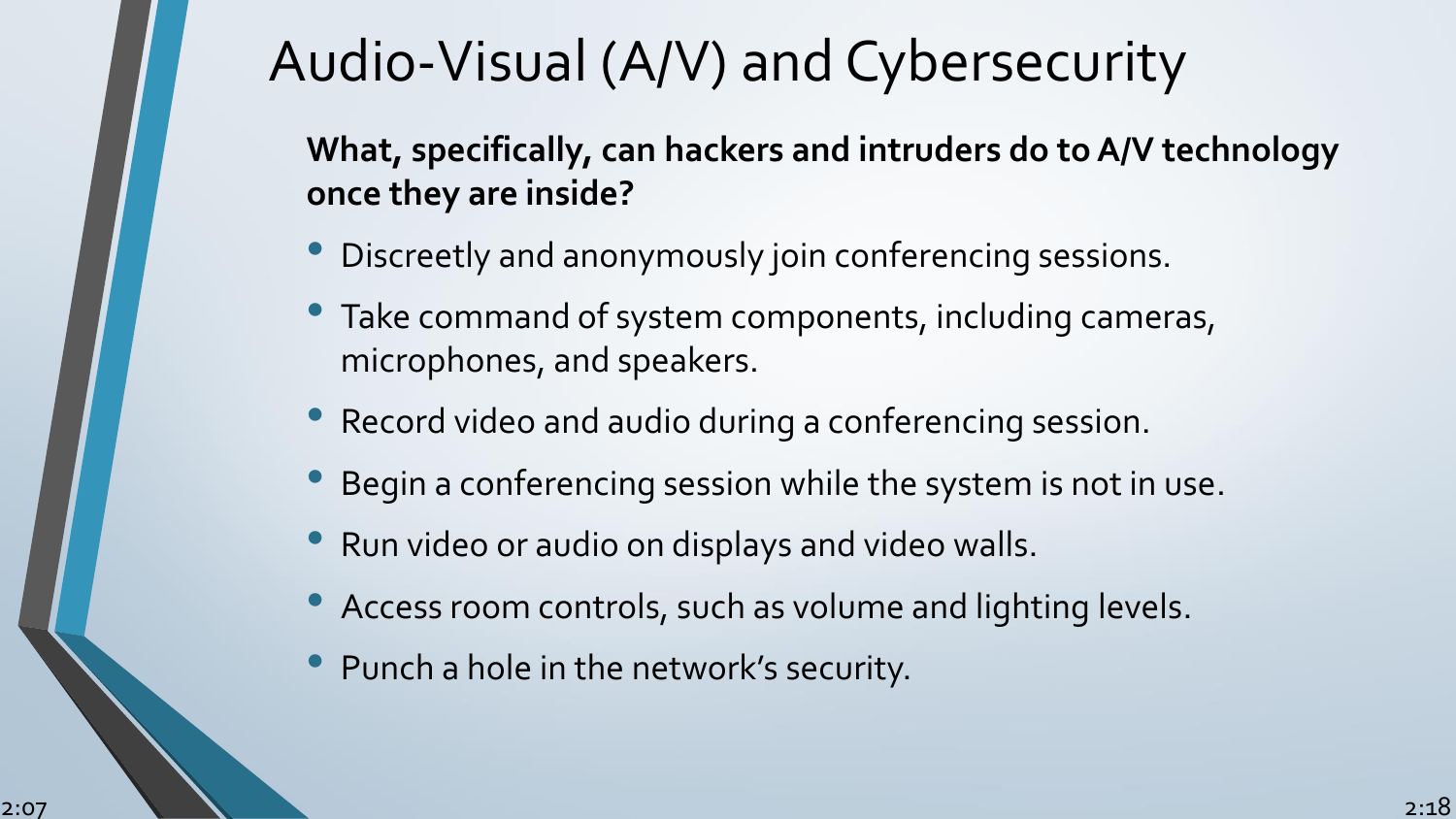# Audio-Visual (A/V) and Cybersecurity

#### **What ways can organizations fortify A/V equipment?**

- Physically secure all components.
- Monitor system performance at all times.
- Enforce stronger user controls.
- Shield the network from the outside world.
- Establish a single point of accountability for AV cybersecurity.
- Establish the enterprise's level of risk tolerance for AV cybersecurity.
- Develop an AV centric cybersecurity strategy and framework.
- Augment the AV cybersecurity capabilities with existing consultants and services.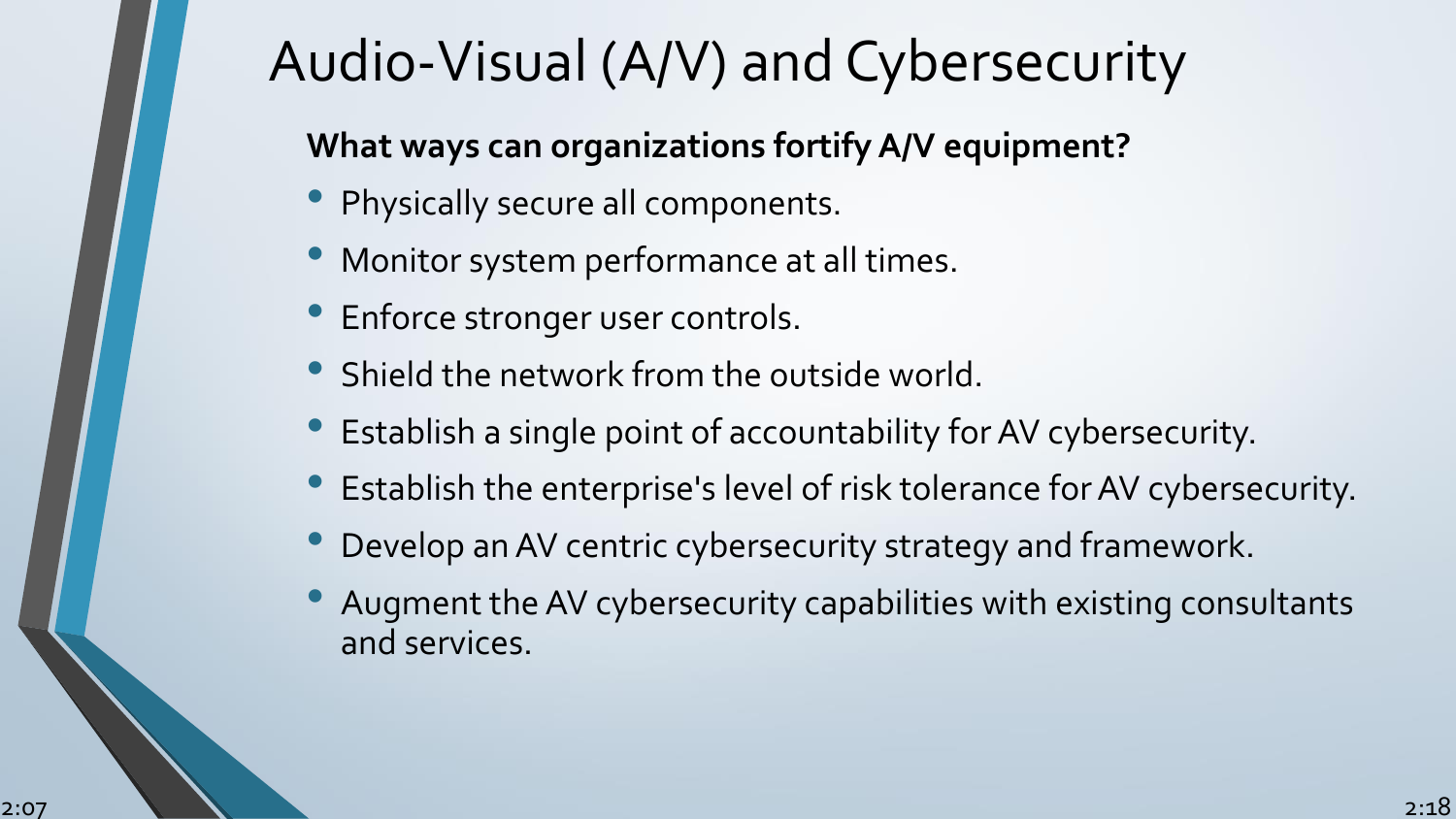# Audience Participation - Question 3

3. Which Meeting format are you planning to continue to use? A.All in person B.Remote C.Hybrid

D.Other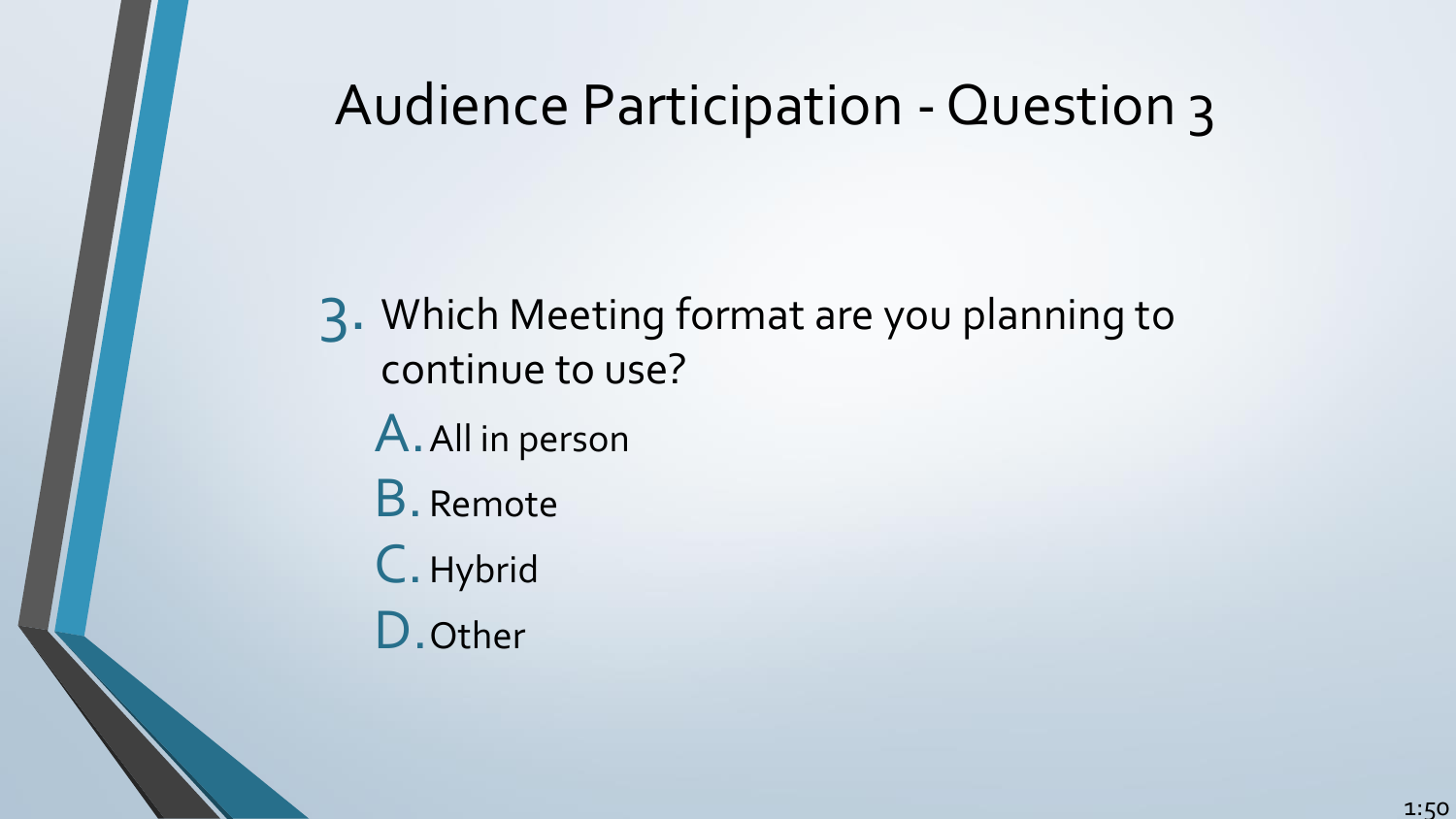# **What to Consider when planning your Hybrid Meeting Model**

- **Cameras**
	- Number of Cameras
		- Single wide angle
		- Multiple –View Council, Audience, **Speakers**
	- Stationary or mobile
- **Sound**
	- Separate microphones
	- Integrated with existing chamber sound system
- **Video**
	- Large screen TV's Number need
	- Dependent on size of room
		- 50"+ a minimum

#### Key Questions:

- What are you trying to accomplish with your hybrid model?
- Examples and the state of the state of the state of the state of the state of the state of the state of the state of the state of the state of the state of the state of the state of the state of the state of the state of t • What experience do you want your audience to have?
	- - presentations
			- Screen Share
			- Smart Boards
	- **Tying it all together**
		- Simple PC to integrate all the parts
		- Complex Sound and video boards
	- **Costs**
		- **Staffing** 
			- Who with run and manage IT or other
		- **Equipment** 
			- From a few thousands to tens of thousands - Complexity